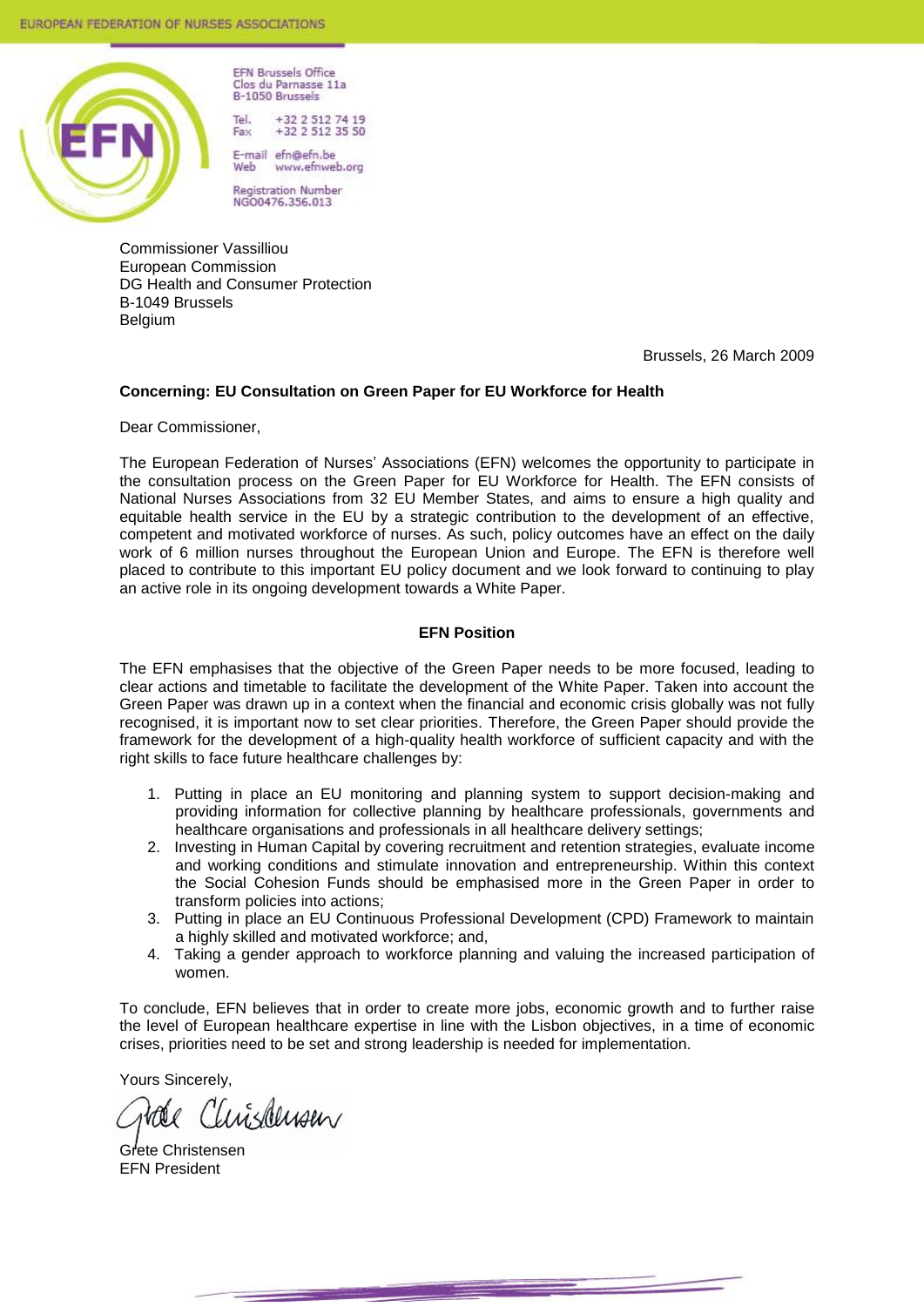# **Detailed EFN INPUT**

## **4. Factors influencing the workforce for health in the EU and the main issues to be addressed**

## **4.1. Demography and the sustainability of the health workforce in Europe (page 5-6-7)**

In the nursing community, we have moved from using the term "self-sufficiency" to "self-sustainability" as this acknowledges that a certain amount of migration is not only realistic but beneficial<sup>1</sup>, leading to positive practice environments<sup>2</sup> . In order to achieve the goal of supporting a sustainable workforce in EU health systems, EFN believes that it is essential to be more strategic in planning to achieve the most effective and sustainable EU health workforce. The role of the EU should therefore be to set up a 'Centre for Excellence in Health Workforce Monitoring and Planning" to support decision-making for collective planning by governments and healthcare professionals and organisations in all healthcare delivery settings.

Furthermore, nursing is a predominantly female profession and the caring responsibilities, both for children and older relatives still falls mainly on women in European households whether they are working or not. This dual caring role is growing with more women of working age having children later on in life or getting involved in childcare for their grandchildren or caring for older relatives. Addressing this issue and finding ways to help nurses work more flexibly would help to retain existing nurses and could even attract people into nursing. The attrition of a nurse professional is a major issue which has not been adequately addressed up to now. The emphasis of any strategy should therefore be on retention: Recruitment without Retention is Resource wasted.

Taking a wider view, improving paternity leave and other flexible working options for men would have a knock on effect of allowing more working time for women in European households. The recession and the economic conditions facing Europe at present will be likely to result in more male dominated job losses (manufacturing and building). Finding ways to attract more men into nursing could be another good way to increase the workforce numbers.

Consequently, creating a sustainable workforce implies strong human resource strategies integrated into workforce planning. Such human resource strategies should include greater incorporation and planning skills needs, skill mix and task shifting. Therefore, the informal carers should not be a part of this Green Paper as they are not a part of the core workforce. Better planning and mapping the core activities and responsibilities of healthcare professionals should reduce the administrative workload of health professionals, in particular nurses, to allow them to spend more time at the patient's bedside and thus do their job more effectively. Building nurse managers" capacities to deal with personnel/human resource issues is therefore crucial. In order not to duplicate efforts, we encourage DG Sanco working closer with DG Employment to build synergy in policy-making resulting in supporting Member States.

#### . **4.2. Public health capacity (page 7)**

The Green Paper should focus on keeping the healthcare settings safe for health professionals. It is important that the Health and Safety specifics for health workers are well described and made known widely. We also know that we can lower the number of persons suffering from occupational injuries, as

<sup>&</sup>lt;sup>1</sup> [http://www.intlnursemigration.org/download/SelfSufficiency\\_EURO.pdf](http://www.intlnursemigration.org/download/SelfSufficiency_EURO.pdf)

<sup>&</sup>lt;sup>2</sup> [http://www.intlnursemigration.org/download/ICNM\\_Pos\\_Practice\\_Env.pdf](http://www.intlnursemigration.org/download/ICNM_Pos_Practice_Env.pdf)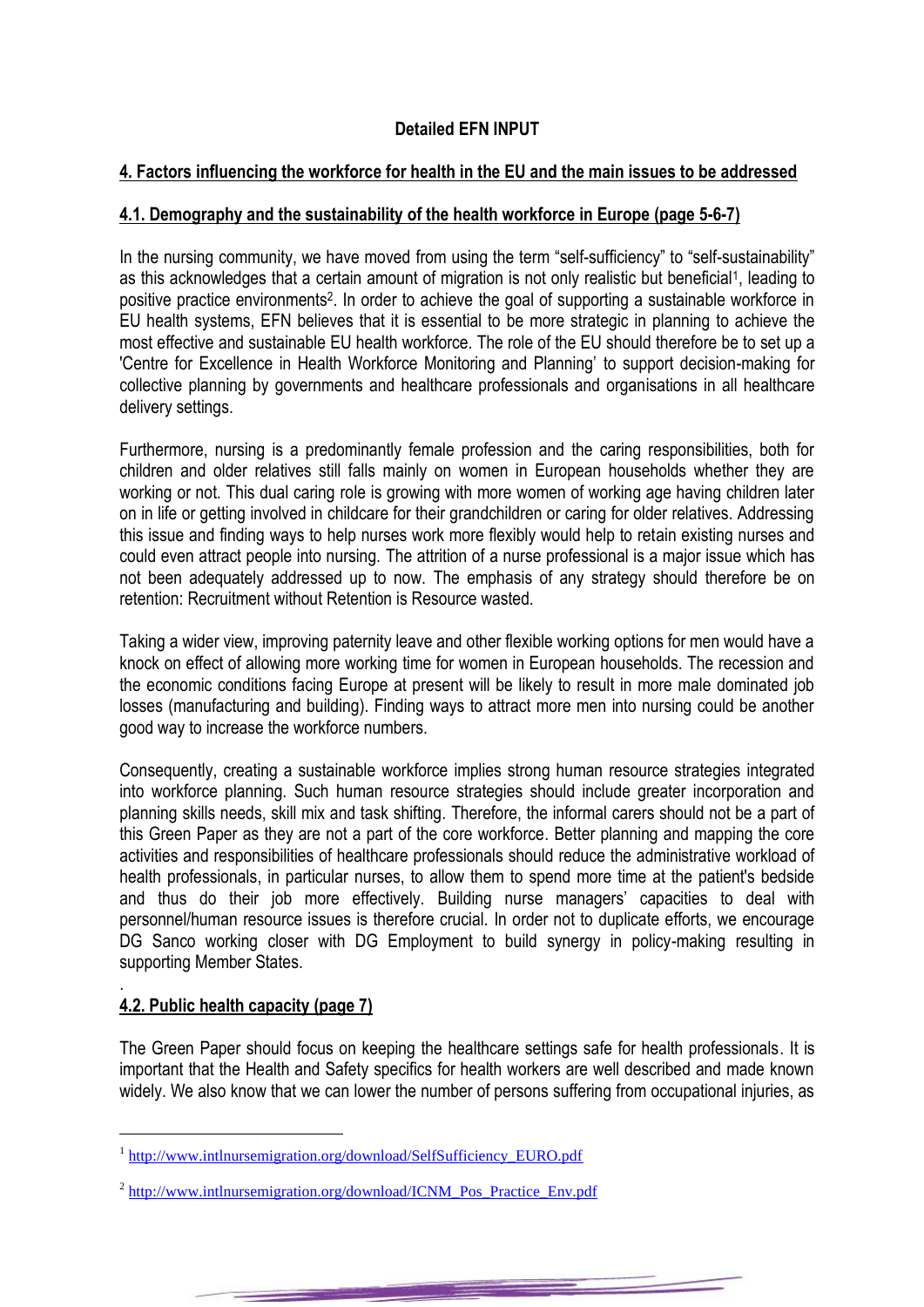the reason to injuries are related to many factors, among them the number of staff at the work place, the level of education and knowledge of the staff but also of the willingness of staff to use the different aids/facilities. Other factors influencing the capacity can be the difficulties for long term sick and long term unemployed persons, to come back to work. Therefore, it should not be forgotten that Occupational Health Nurses have a key role to play and there specialist contribution to health should not be underestimated. Furthermore, national agencies for health in the workplace must be encouraged, especially in hospitals and primary care facilities. National schemes must be continuously supported and encouraged as well as assessed for effectiveness and best practice examples must be held up and shared. OSHA is the perfect tool through which to provide this support and share best practice.

Finally, EFN believes that the increasing focus on primary care will be of huge benefit to citizens' health and national budgets. Therefore, the artificial distinction between health and social care should be removed and combined into a single integrated care system linking both policies together.

## **4.3. Education of health professionals (page 8)**

Significant investment in the education of health professionals is key. It is essential that patterns of career pathways are established and an extended career ladder is made available to health professionals facilitating the successful introduction and implementation of new skills, skills mixes and new ways of working<sup>3</sup><sup>4</sup>. Education should follow strategic analysis of evidence and the resultant policies. If we continue to train in the current manner, the EU will not have an appropriate workforce to deliver effective healthcare in the future. Therefore it is important to map policy trends across Europe, for example education for more entry level posts for community nurses.

EFN, therefore, calls for more concrete actions from the European Commission to develop a Continuous Professional Development Framework<sup>5</sup>. In order to achieve the goals set out by the Lisbon strategy, it is essential that the Commission, together with the Civil Society, sets out a clear framework for CPD<sup>6</sup>, to identify strategies to enhance patient safety and quality of care and ensure optimal patient outcomes and to assist harmonizing the outcomes between European countries.

Therefore, the fundamental principles of CPD including a commitment to patient safety and quality of care must be grounded in the European Union legislation, and followed through by Member States and the healthcare professionals working in the health system.

[http://www.efnweb.eu/version1/en/documents/CivilSocietyResolutiononCPD17102006EN\\_001.doc](http://www.efnweb.eu/version1/en/documents/CivilSocietyResolutiononCPD17102006EN_001.doc)

<sup>&</sup>lt;sup>3</sup> EFN Position Statement on Skill Needs Skill Mix and Task Shifting in Nursing: [http://www.efnweb.eu/version1/en/documents/EFNPositionStatementonSkillNeedsSkillMixandTaskShiftin](http://www.efnweb.eu/version1/en/documents/EFNPositionStatementonSkillNeedsSkillMixandTaskShiftinginNursing-EN-final112008.pdf) [ginNursing-EN-final112008.pdf](http://www.efnweb.eu/version1/en/documents/EFNPositionStatementonSkillNeedsSkillMixandTaskShiftinginNursing-EN-final112008.pdf)

<sup>&</sup>lt;sup>4</sup> Skill-Mix and Policy Change in the Health - Workforce: Nurses in Advanced Roles OECD Health Working Paper no. 17: (DELSA/ELSA/WD/HEA(2004)8), James Buchan and Lynn Calman

<sup>&</sup>lt;sup>5</sup> "Continuing Professional Development (CPD) is the systematic maintenance, improvement and continuous acquisition and/or reinforcement of lifelong knowledge and skills of health professionals. It is pivotal to meeting the patient needs, health service delivery needs and the learning needs of individual professionals." Source: Civil Society Resolution on Continuing Professional Developments, European Federation of Nurses/Pharmaceutical Group of the European Union/European Region of the World Confederation for Physical Therapy;

<sup>&</sup>lt;sup>6</sup> <http://www.efnweb.eu/version1/en/documents/EFNReportonCPD-June2006.doc>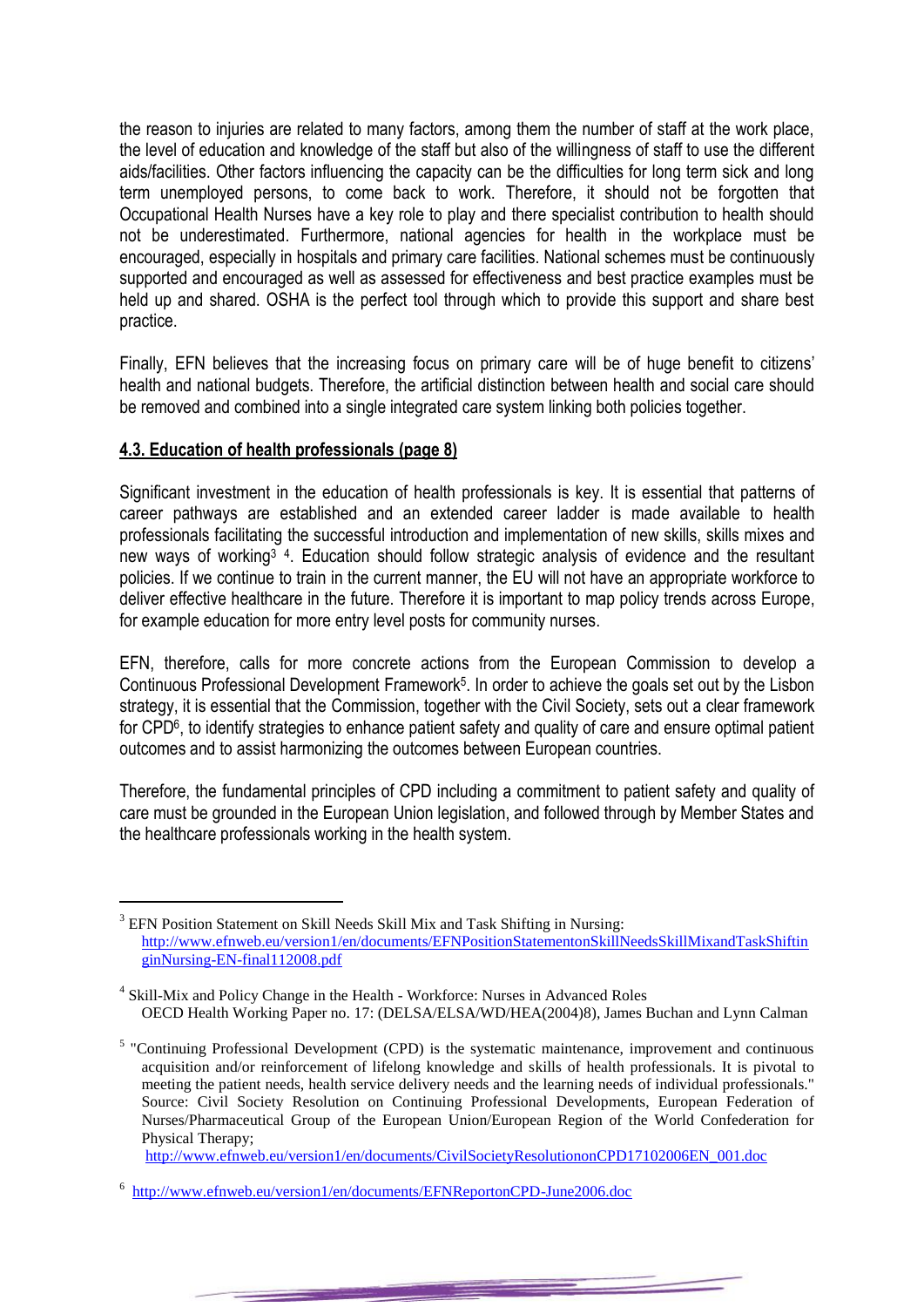## **4.4. Managing mobility of health workers within the EU (page 9-10)**

Mobility of workers is a right enshrined in the EC treaty and with the EU Directive on the mutual recognition of professional qualifications (DIR 36). Nevertheless, nurses need to be fit to practice. Therefore it is important to communicate clearly the minimum requirements for ability to work as a nurse in EU countries effectively so that potential migrants are aware of what they need to achieve before they decide to move between countries. The 'Centre for Excellence in Health Workforce Monitoring and Planning" can play an important role in this regard.

Therefore, EFN believes DG Internal Market and DG Sanco should work closer together<sup>7</sup> to plan better the implementation of Directive 2005/36 which allows the mutual recognition of qualifications of five healthcare professionals: nurses, doctors, midwives, pharmacists and dentists. The directive provides a special regime for these health professions which needs to stay in place to safeguard patient safety and quality of care.

Finally, the current EU wide rules that prohibit the language testing of EU health workers from other Member States must be scrapped as it is of the utmost importance that we have a personalised healthcare system, which respects individual's dignity, and that healthcare professionals can communicate meaningfully with patients and understand their needs.

## **4.5. Global migration of the health workforce (page 10-11)**

The shortage of health workers reaches far beyond the borders of the EU, developing countries often find a strain put on their health systems by workers migrating to richer countries in search of better pay and greater quality of life. EU's policies in this area have important implications around the world.

In order to ensure that the impact of the European Union policies on the global shortage of health workers is not exacerbated the EU needs long term planning to prevent active or aggressive recruitment policies from third countries, whilst balancing and managing opportunities for sharing best practice and preventing skill shortages. Therefore, especially when the WHO ethical code of conduct on recruitment gets watered down, the EU needs to show its teeth. Bilateral agreements between single nations on ethical recruitment are to be encouraged but if the EU spoke with one voice and made agreements between the EU and an individual nation, the impact would be even larger.

## **4.6. Data to support evidence based policy decisions (page 12-13)**

With a large number of health professionals moving in and between countries, up-to-date information is hard to come by; in order to address these problems we need to be able to collect better and comparable information. Quite clearly current systems of data collection are not effective enough. Setting up a 'Centre for Excellence in Health Workforce Monitoring and Planning" is therefore essential.

What would be useful to know about the EU nursing workforce?

- 1. How many qualified nurses are available to work by country? What is the source of this data by country?
- 2. Demographics of the existing nursing workforce by country: age, gender and the proportion who work full time and part time.

 $\overline{a}$ <sup>7</sup> [http://www.efnweb.eu/version1/en/documents/EFNPositionStatementonSynergyMRPQ-Bologna-EQF-EN](http://www.efnweb.eu/version1/en/documents/EFNPositionStatementonSynergyMRPQ-Bologna-EQF-EN-final102008.pdf)[final102008.pdf](http://www.efnweb.eu/version1/en/documents/EFNPositionStatementonSynergyMRPQ-Bologna-EQF-EN-final102008.pdf)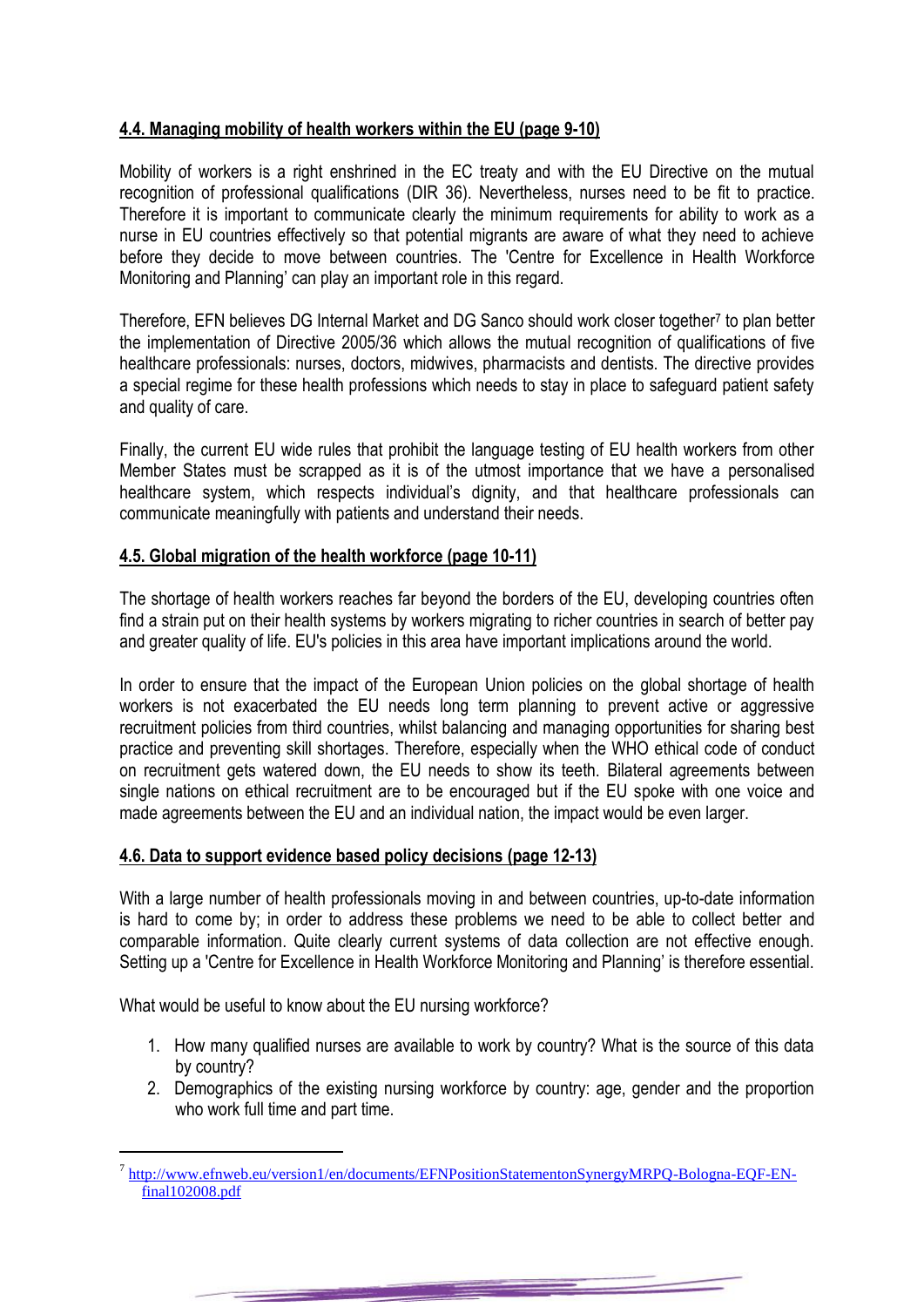- 3. Migration information ie the numbers and proportion of the existing workforce who leave the country annually. Also the number of nurses entering the country annually and ideally from where? Any barriers to recruitment from other countries.
- 4. The average age of newly qualified nurse by EU country.
- 5. The usual retirement age for nurses is by EU country.
- 6. The proportion of the workforce working in the public and independent sector and also the proportion working in hospitals and community settings.
- 7. Nursing workforce turnover rate and whether the workforce is in surplus, shortage or in balance. Any particular recruitment and retention issues.

The EU monitoring mechanism should collect related information:

- 8. A map of all the sources of workforce information by EU country and also any other agencies involved in the workforce planning cycles by country.
- 9. The time it takes to train a qualified nurse by country and attrition figures for nursing students. The number of student nurses currently in training.
- 10. Any new legislation of major policy shifts that might affect the nursing workforce.
- 11. National unemployment figures and nursing unemployment figures if known.

EFN therefore supports the Commission's move to set up a mechanism for Health Workforce monitoring and planning but as suggested, an Observatory, however, carries certain limitations and EFN questions the value of a body that is incapable of developing and implementing legislation on the EU workforce. EFN would encourage the Commission to investigate the possibility of a body with more weight such as a 'Centre for Excellence in Health Workforce Monitoring and Planning". This "Centre for Excellence' should go beyond collecting data: setting out recruitment and retention strategies, developing further "Skill Mix/Skill Matching", assessing the implementation of DiR 36 in all EU Member States and formulating policies for internal EU and Member States mobility within the context of global migration are key to achieve within the EU a workforce for health which responds to the needs of the EU citizens. The "Centre for Excellence" needs to support Member States implementing solutions in synergy as fragmentation only leads to waste of resources. Although data are key and missing ingredient in the policy-making process, and as such needs to be continually collected and assessed, data need to lead to decision-making and a stakeholder approach in policy-making is therefore crucial.

## **5. The Impact of New Technology: Improving the efficiency of the Health Workforce (page 13)**

EFN wants to add one important aspect about the new technologies: the perspective must be to ensure better usability of the new technologies. The new technology must be developed for the patient and in close collaboration with the staff using the devises/technology. As it is described now all responsibility is on the user and not at all on the technology developer. All other actions recommended are putting the "blame "on the staff if it goes wrong. Many manuals are difficult to understand and not always translated and adapted to the country tradition/culture. The usability puts a focus on the patient safety.

## **6. The Role of Health Professionals Entrepreneurship in the Workforce (page 14)**

EFN is supportive of new entrepreneurs in the health sector, but they must be publicly funded and publicly regulated to ensure equal treatment of patients. The Commission policies surrounding small and medium size enterprises (SMEs) can impact on the amount of support available to these entrepreneurs.